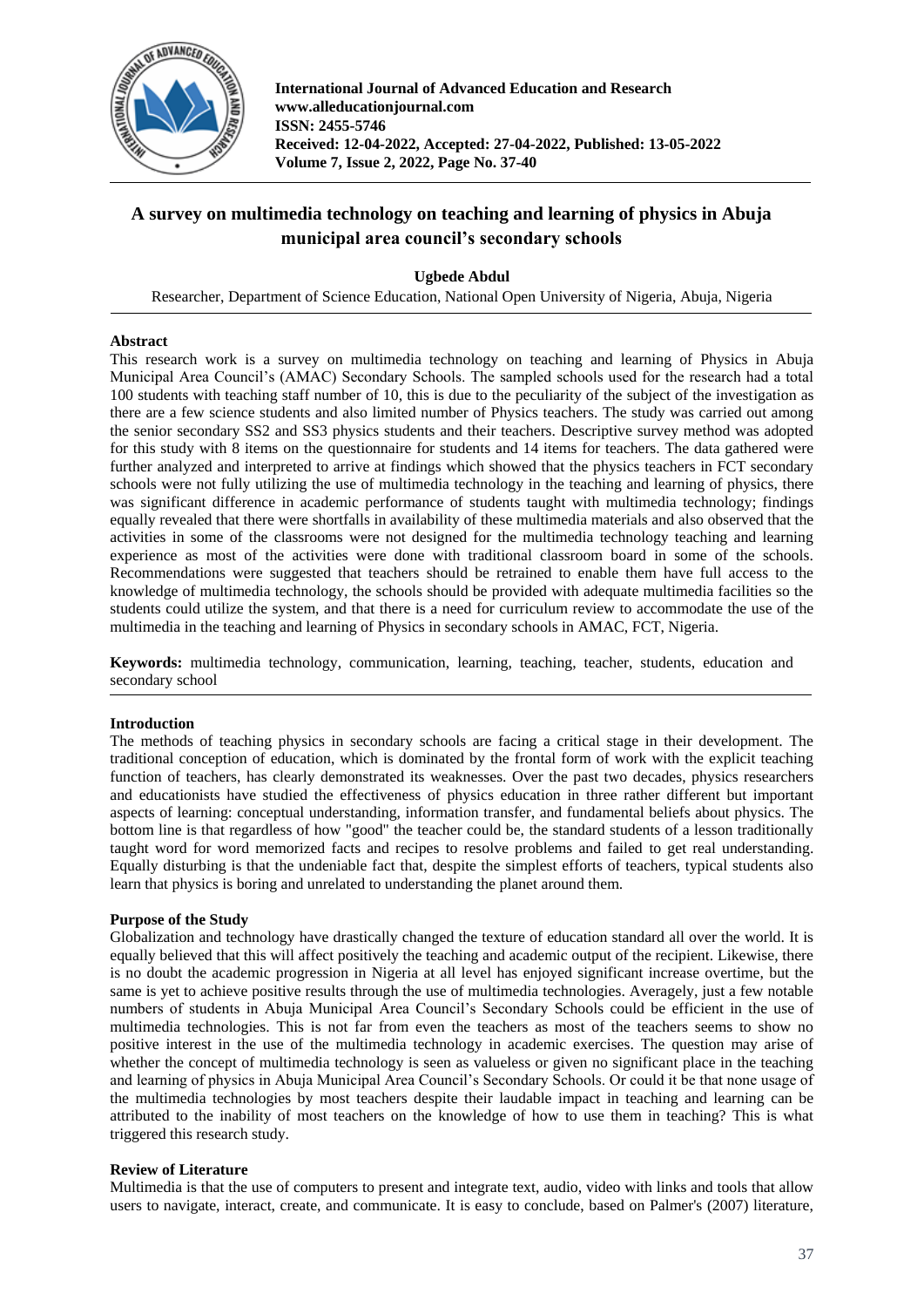that teachers use computers for teaching and learning. They use the computer to teach their students, to establish a range of teaching styles, to conduct exercises, to readily provide vocal explanations, and to pique their students' interest in the subject they are teaching. The computer instills confidence in teachers in the classroom because their students do not dismiss them as obsolete or out-of-date. They demonstrate to the present generation that they are also knowledgeable about modern technology and are not behind the times. It's a rare, theoretically and empirically supported approach that seeks to describe how people utilize computers. According to Yoon & Hoon (2009), using educational tools and multimedia technology to provide effective services in teaching and learning is critical, and the provision of multimedia technology and higher education services has had a dramatic impact on teaching and learning, especially with easy access to new innovations in educational institutions who are in a good position to take advantage of them. Al-Shaibani and Daoud (2011) <sup>[1]</sup> pointed out that teachers should use active thought to organize activities and that teachers should integrate in their lessons to give access on good thinking skills and the use new strategies to better understand the topic. However, Ahamad (2012) stated that teachers need to play a fundamental role as facilitators in the teaching and learning process. For example, teachers carry out the teaching and learning process in small groups in the classroom (collaborative method). Numerous studies have shown that collaborative learning can improve the effective achievement of all round learning DeNoyelles (2013)<sup>[4]</sup> argues that education is essential for the preservation of the future. It's a way to start changing our values and attitudes by providing facts. The advancement of technology in education has the potential to provide answers to issues concerning the impact of technology on the educational system's reconstruction. Increased usage of computer facilities and other media, on the other hand, will result in speedier information conveyance. Furthermore, Hameed (2011) <sup>[6]</sup> demonstrates that some people believe a revolution is occurring in education, in the way people learn, and in the way education is delivered. In today's educational process, the usage of the Internet, multimedia, and mobility is fast evolving in teaching and learning. As Hamid (2011) noted in his paper on the use of visual materials that: "Using pictures can be better and more useful than other materials". It is suggested that effective use of things like pictures has a positive effect and leads to better learning. He also noted that great progress has been recorded by experimental team in learning using multimedia techniques. Multimedia in education, according to Davies and Etim (2016) [3], is particularly effective in teaching pupils a variety of disciplines. Multimedia is also transforming the way we communicate with one another, according to them. We improve the efficiency and understanding of how we transmit and receive messages. Using interactive CD-ROMs to teach kids about a wide range of subjects, including innovations, languages, and music, can be incredibly beneficial. The usage of media in the classroom will allow teachers to address the issue of children who learn in a different way. Multimedia is a rich medium that adapts to many educational strategies. Multimedia has proven to have provided many educational challenges in academia and business. It is accessible from a distance and time and serves as means for a coherent educational service at all levels. Multimedia can provide the best way to communicate a concept. Basic multimedia elements are; 1. Text. 2. Graph. 3. Animation. 4. Video. 5. Audios Okonkwo (2016) investigates the impact of multimedia materials on secondary school physics teaching and learning, with a particular focus on secondary schools. Multimedia helps teachers to offer entire knowledge to their students in one package, combining text, visuals, animation, and more to achieve specific course outcomes. Multimedia allows for more natural and intuitive connections between study material and other important topics, as well as demonstrating complex processes in a very dynamic and exciting way (Crosby and Stelovsky, 1995) [2] .

#### **Research design and Population**

The research designs used in the study were inquiry and quasi-experimentation. This research uses interview and observation as tools. The quasi-experiment used supervised testing as a tool.

The study population comprises of 110 respondents from five (5) government secondary schools in Abuja Municipal Area Council (AMAC), they are;

- 1. Government Secondary School Nyanya
- 2. Government Day Secondary School Karu
- 3. Government Secondary School Karu
- 4. Government Secondary School Jikwoyi
- 5. Government Secondary School Karshi

22 respondents will be selected from each school comprises of 20 students and 2 physics teachers.

## **Sampling and Sampling Method**

A simple randomization strategy is used by the researcher. Two graduate classes are chosen at random to be studied. Twenty (20) high school physics students (SS2 and SS3) will be chosen at random, and two (2) physics teachers from each of the five (5) schools chosen for the survey will be used.

#### **Instrument of Data collection and Analysis**

The main data collection tool used in this research was questionnaire that was prepared as a source for the collection of primary data. The interview, observation, and guided test were used as research tools. The statistical method used to analyze the collected data is a simple and independent test for the group mean, and the analysis of covariance (ANOVA) is used to validate the hypothesis at the test significance level of 0.05%,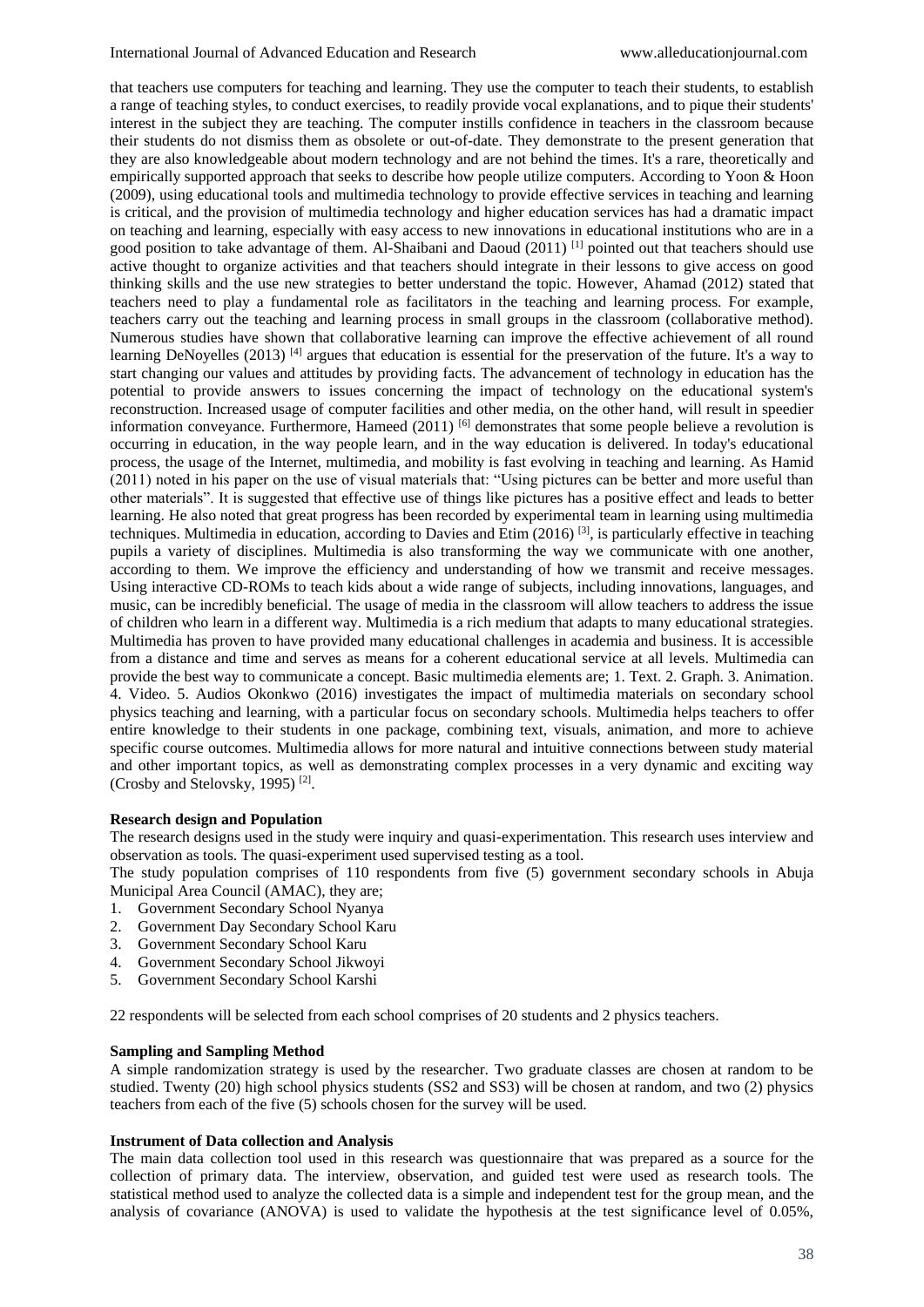because the person who being tested is being tested in advance. ANOVA was used to eliminate the effect of the covariate / pretest in the posttest by means of mean regression.

#### **Discussion**

The results were aggregated, digested, and a scholarly and concise discussion, including implications for the study's research aims, was developed throughout the debate. References to the recorded responses of the respondents have been made where necessary. Because it leads up to the conclusion, this section follows the research questions. On the how they would rate their level of knowledge of multimedia technology in Science Education, the interview showed that a higher percentage of the teachers do not really have the knowledge of multimedia technology in science education. Two (2) out of ten (10) teachers are not literate, while three (3) out of every ten (10) teachers are novice, three (3) out of every ten (10) teachers are on the intermediate, and Two (2) out of ten (10) teachers have advance knowledge of multimedia technology in science education. From the analysis above, just a low level of these teachers have good knowledge of multimedia technology in science education. This is to say the level of multimedia technology knowledge is so low which in adverse will affect the standard of science education. Then, on how was this knowledge developed? Five (5) out of ten (10) teachers are self-taught, while Two (2) out of ten (10) teachers obtained their knowledge through help from colleagues, one (1) out of ten (10) developed this knowledge through work-based training and Two (2) out of ten (10) teachers obtained their knowledge through professional training. From the analysis above, a great number of these respondents gained the multimedia knowledge through self-efforts. These could be as a result of their personal development and extra efforts in the ensuring the knowledge of multimedia technology in education. Also, on how confident they are in the teaching of Physics using multimedia technology. Five (5) out of ten (10) teachers are not confident at all in the teaching of Physics using multimedia technology, while Two (2) out of ten (10) teachers are not confident, Two (2) out of ten (10) teachers are confident and one (1) out of ten (10) teachers are very confident in the teaching of Physics using multimedia technology. This analysis clearly proves that a very few number of teachers are currently very confident in the use multimedia technologies in the teaching and learning of Physics. Difficult of using multimedia technology in the teaching and learning of Physics. One (1) out of ten (10) teachers said it is not difficult at all to use multimedia technology in teaching and learning of Physics, while Two (2) out of ten (10) teachers said it is not difficult, Two (2) out of ten (10) teachers said it is difficult, and five (5) out of ten (10) said it is very difficult to use multimedia technology in the teaching and learning of Physics. The response from a very large number of teachers shows there it is very difficult to use multimedia technologies in the teaching and learning of physics in our secondary schools. What has been the level of utilization of multimedia technologies in the teaching and learning of physics, seven (7) out of ten (10) teachers indicates an average level of utilization of multimedia technologies in the teaching and learning of Physics, while Two (2) out of ten (10) teachers indicates a fair level of utilization, One (1) out of ten (10) teachers shows that they have greatly utilize the multimedia technologies in the teaching and learning of Physics. This is a prove that when the full scale of this multimedia technologies is engaged in our secondary education system, it will sure enhance the standard of the system. While, the often use of multimedia technologies in the teaching and learning of Physics. Five (5) out of ten (10) teachers indicates that they never use multimedia technologies in the teaching and learning of Physics, while Three (3) out of ten (10) teachers indicates that they uses multimedia technologies once every term, One (1) out of ten (10) teachers indicates they uses the multimedia technologies weekly, and one (1) out of ten (10) indicates daily use of multimedia technologies in the teaching and learning of Physics. The responses from the teachers shows that most of the teachers re not really engaging the full potentials of the multimedia technologies as shown from their responses above. Do the multimedia technologies impacted positively on the teaching and learning of physics? Three (3) out of ten (10) teachers indicates an average level of multimedia technologies impacted positively on the teaching and learning of Physics, while Two (2) out of ten (10) teachers indicates a fair level of impact, Four (4) out of ten (10) teachers indicates good level of impact of multimedia technologies, and one (1) out of ten (10) teachers indicates a very good level of impact of multimedia technologies on the teaching and learning of Physics. Also, on if there is any relative improvement in the academic performance of science students due to the use of multimedia technologies in the teaching and learning of physics. One (1) out of ten (10) teachers strongly disagreed that there is no relative improvement in the academic performance of science students due to the use of multimedia technologies in the teaching and learning of Physics, while one (1) out of ten (10) teachers disagreed that there is no relative improvement, Four (4) out of ten (10) teachers agreed that there is relative improvement, and four (4) out of ten (10) teachers strongly agreed to the relative improvement in the academic performance of science students due to the use of multimedia technologies in the teaching and learning of physics. On the specific factors which affects the proper utilization of multimedia technologies in your school, two (2) out of ten (10) teachers interviewed indicated that there is limited access to electronics devices like projector, computer systems e.t.c, two (2) out of ten (10) teachers interviewed indicated that there is unwillingness to promote the use of multimedia technology for educational activities, two (2) out of ten (10) teachers interviewed indicated that there is lack of reliable internet facilities, two (2) out of ten (10) teachers interviewed indicated that there is maintenance cost and two (2) out of ten (10) teachers interviewed indicated that there is unstable electricity supply. The students were asked if they have heard of the word multimedia technology, according to their responses, thirty two (32) out of one hundred (100) students strongly disagreed that they have not heard of the word multimedia technology, while fifty six (56) out of one hundred (100) students disagreed, Five (5) out of